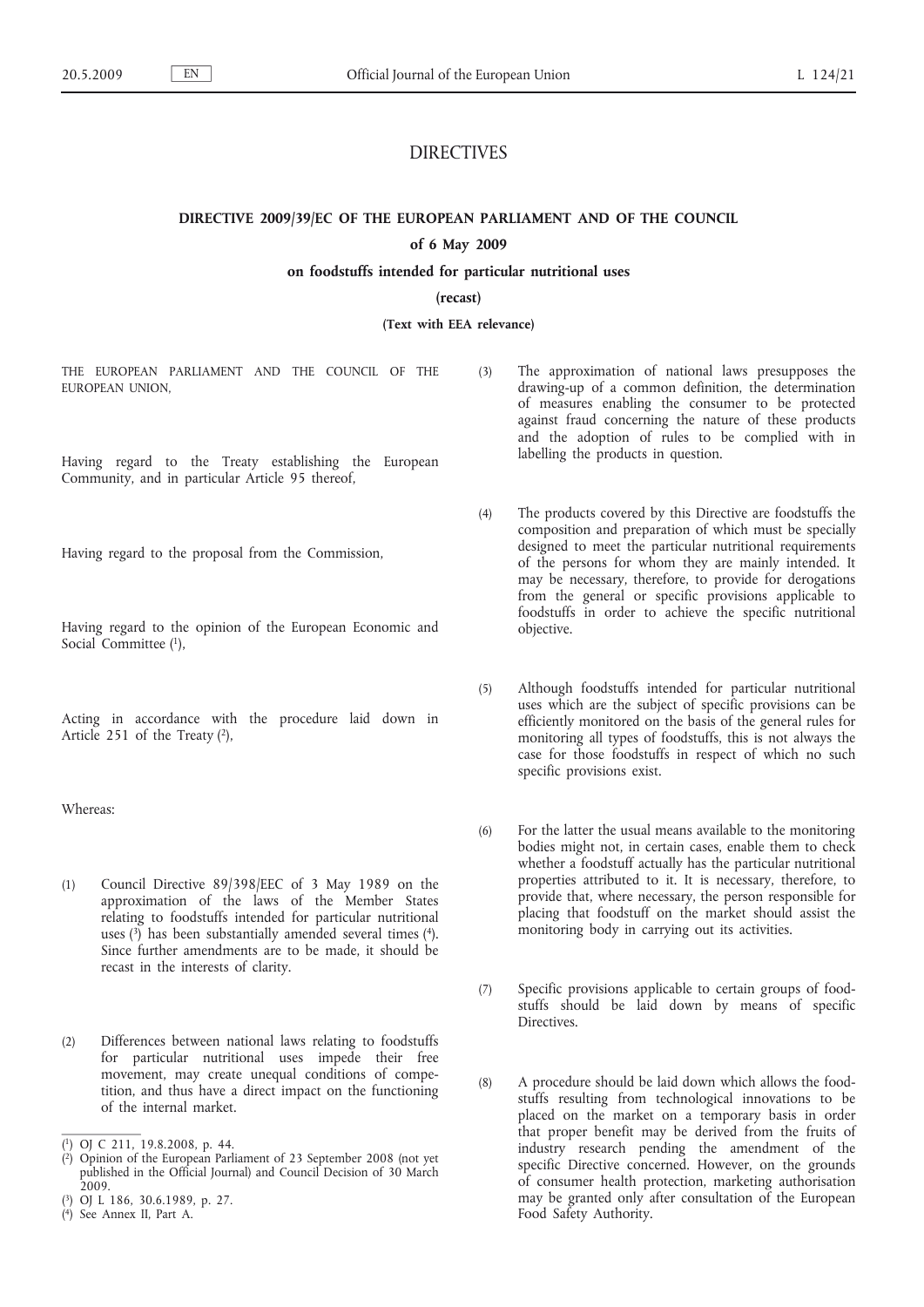- (9) Since it is not clear whether an adequate basis exists for specific provisions to be adopted for the group of foods intended for persons suffering from carbohydrate metabolism disorders (diabetes), the Commission should be allowed to adopt or propose the relevant provisions at a later stage, after consultation of the European Food Safety Authority.
- (10) It is still possible to harmonise, at Community level, rules applicable to other groups of foodstuffs for particular nutritional uses, in the interests of consumer protection and the free movement of such foodstuffs.
- (11) The drawing-up of specific Directives implementing the basic principles of Community rules and amendments thereto are implementing measures of a technical nature. Their adoption should be entrusted to the Commission in order to simplify and expedite the procedure.
- (12) The measures necessary for the implementation of this Directive should be adopted in accordance with Council Decision 1999/468/EC of 28 June 1999 laying down the procedures for the exercise of implementing powers conferred on the Commission (1).
- (13) In particular, the Commission should be empowered to adopt certain specific Directives, a list of substances with specific nutritional purposes and of other substances intended to be added to foodstuffs intended for particular nutritional uses, together with the purity criteria applicable to them, and, where appropriate, the conditions under which they should be used, provisions rendering it possible to indicate on foodstuffs for normal consumption that they are suitable for a particular nutritional use, special provisions for foods for persons suffering from carbohydrate metabolism disorders (diabetes), rules for the use of terms concerning the reduction or absence of sodium or salt content or the absence of gluten, which may be used to describe the products, as well as conditions under which reference may be made in labelling, presentation and advertising to a diet or to a category of persons. Since those measures are of general scope and are designed to amend non-essential elements of this Directive, inter alia, by supplementing it with new non-essential elements, they must be adopted in accordance with the regulatory procedure with scrutiny provided for in Article 5a of Decision 1999/468/EC.
- (14) When, on imperative grounds of urgency, the normal time limits for the regulatory procedure with scrutiny cannot be complied with, the Commission should be

able to apply the urgency procedure provided for in Article  $5a(6)$  of Decision 1999/468/EC for the adoption and amendment of a list of substances with specific nutritional purposes and of other substances intended to be added to foodstuffs intended for particular nutritional uses, together with the purity criteria applicable to them and, where appropriate, the conditions under which they should be used, as well as for adoption of amendments to this Directive or to specific Directives when it is established that a foodstuff intended for a particular nutritional use endangers human health although it complies with the relevant specific Directive.

- (15) The new elements introduced into this Directive only concern the committee procedures. They therefore do not need to be transposed by the Member States.
- (16) This Directive should be without prejudice to the obligations of the Member States relating to the time limits for transposition into national law and application of the Directives set out in Annex II, Part B,

HAVE ADOPTED THIS DIRECTIVE:

## *Article 1*

1. This Directive concerns foodstuffs for particular nutritional uses.

2. Foodstuffs for particular nutritional uses are foodstuffs which, owing to their special composition or manufacturing process, are clearly distinguishable from foodstuffs for normal consumption, which are suitable for their claimed nutritional purposes and which are marketed in such a way as to indicate such suitability.

3. A particular nutritional use shall fulfil the particular nutritional requirements:

- (a) of certain categories of persons whose digestive processes or metabolism are disturbed; or
- (b) of certain categories of persons who are in a special physiological condition and who are therefore able to obtain special benefit from controlled consumption of certain substances in foodstuffs; or
- (c) of infants or young children in good health.

#### *Article 2*

The products covered by points (a) and (b) of Article  $1(3)$ may be characterised as 'dietetic' or 'dietary'.

<sup>(</sup> 1) OJ L 184, 17.7.1999, p. 23.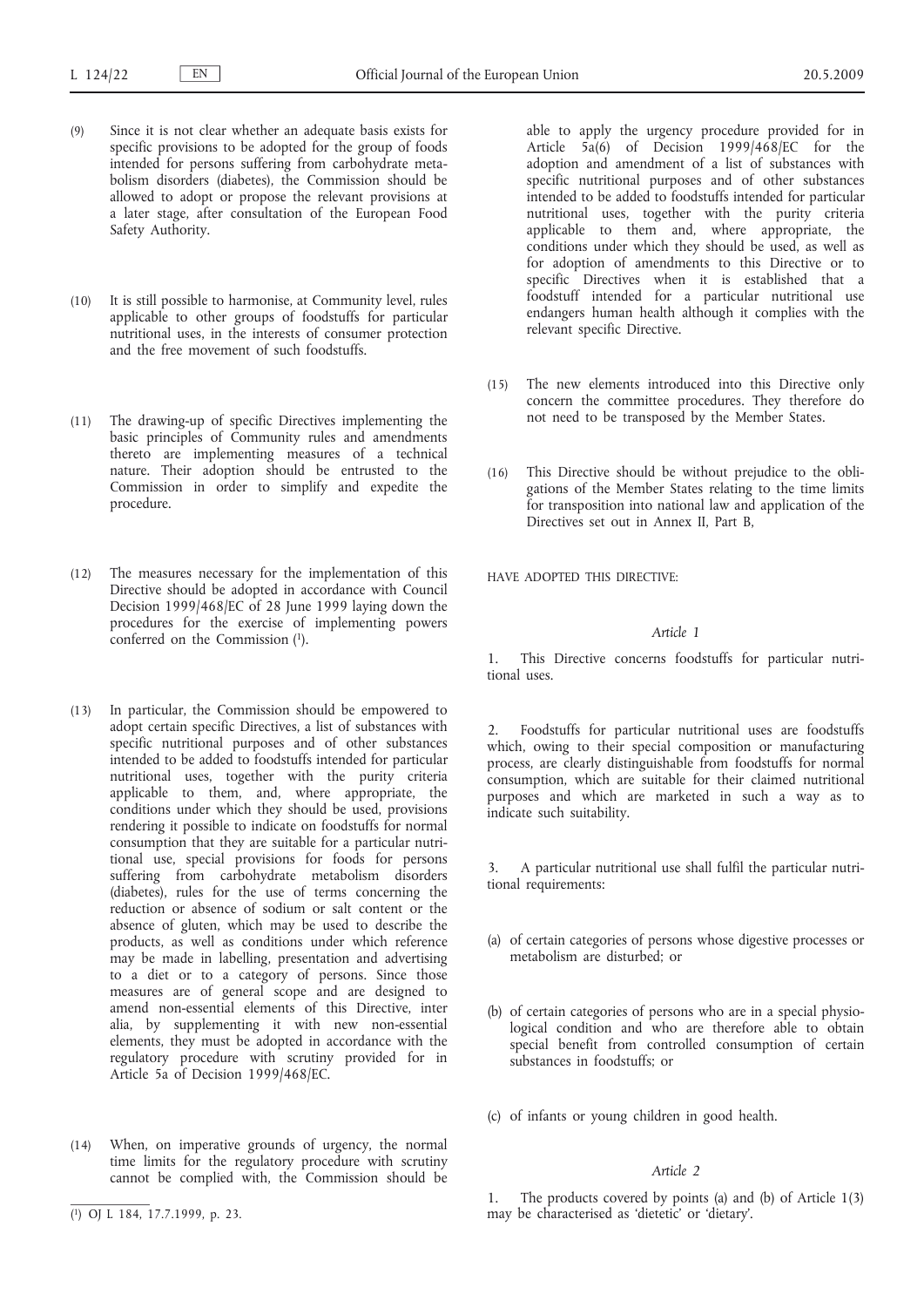In the labelling, presentation and advertising of foodstuffs for normal consumption the following shall be prohibited:

- (a) the use of the adjectives 'dietetic' or 'dietary' either alone or in conjunction with other words, to designate those foodstuffs;
- (b) all other markings or any presentation likely to give the impression that one of the products referred to in Article 1 is involved.

However, in accordance with provisions to be adopted by the Commission, it shall be possible for foodstuffs for normal consumption which are suitable for a particular nutritional use to indicate such suitability.

Such provisions may lay down the arrangements for indicating that suitability.

The measures referred to in the second subparagraph, designed to amend non-essential elements of this Directive by supplementing it, shall be adopted in accordance with the regulatory procedure with scrutiny referred to in Article 15(3).

## *Article 3*

1. The nature or composition of the products referred to in Article 1 shall be such that the products are appropriate for the particular nutritional use intended.

The products referred to in Article 1 shall also comply with any mandatory provisions applicable to foodstuffs for normal consumption, save as regards changes made to them to ensure their conformity with the definitions given in Article 1.

#### *Article 4*

1. The specific provisions applicable to the groups of foodstuffs for particular nutritional uses appearing in Annex I shall be laid down by means of specific Directives.

Such specific Directives may cover in particular:

- (a) essential requirements as to the nature or composition of the products;
- (b) provisions regarding the quality of raw materials;
- (c) hygiene requirements;
- (d) permitted changes within the meaning of Article 3(2);
- (e) a list of additives;
- (f) provisions regarding labelling, presentation and advertising;
- (g) sampling procedures and methods of analysis necessary for checking compliance with the requirements of the specific Directives.

Such specific Directives shall be adopted:

- in the case of point (e), in accordance with the procedure laid down in Article 95 of the Treaty,
- in the case of the other points, by the Commission. Those measures, designed to amend non-essential elements of this Directive by supplementing it, shall be adopted in accordance with the regulatory procedure with scrutiny referred to in Article 15(3).

Provisions likely to have an effect on public health shall be adopted after consultation of the European Food Safety Authority.

2. To enable foodstuffs intended for particular nutritional uses and resulting from scientific and technological progress to be placed on the market rapidly, the Commission may, after consulting the European Food Safety Authority, authorise for a two-year period the placing on the market of foodstuffs which do not comply with the rules as to composition laid down by the specific Directives for groups of foodstuffs for particular nutritional uses referred to in Annex I. Those measures, designed to amend non-essential elements of this Directive by supplementing it, shall be adopted in accordance with the regulatory procedure with scrutiny referred to in Article 15(3).

If necessary, the Commission may add in the authorisation decision labelling rules relating to the change in composition.

The Commission shall adopt a list of substances with specific nutritional purposes such as vitamins, mineral salts, amino acids and of other substances intended to be added to foodstuffs intended for particular nutritional uses, together with the purity criteria applicable to them, and, where appropriate, the conditions under which they should be used.

Those measures, designed to amend non-essential elements of this Directive by supplementing it, shall be adopted in accordance with the regulatory procedure with scrutiny referred to in Article 15(3).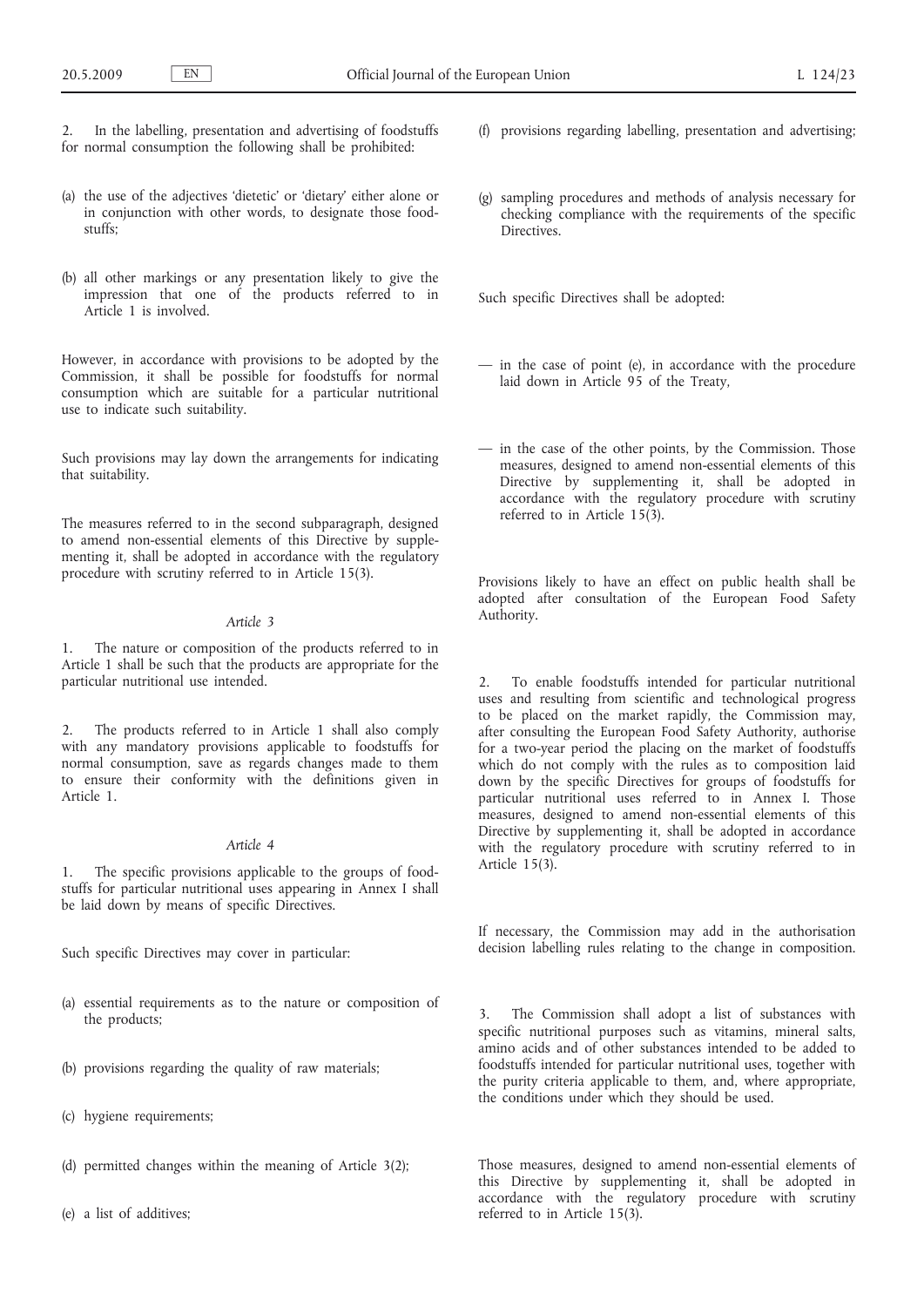On imperative grounds of urgency, the Commission may have recourse to the urgency procedure referred to in Article 15(4).

#### *Article 5*

The Commission shall adopt rules for the use of terms concerning the reduction or absence of sodium or salt (sodium chloride, table salt) content or the absence of gluten, which may be used to describe the products referred to in Article 1.

Those measures, designed to amend non-essential elements of this Directive by supplementing it, shall be adopted in accordance with the regulatory procedure with scrutiny referred to in Article 15(3).

## *Article 6*

Before 8 July 2002, the Commission shall, after consulting the European Food Safety Authority, present to the European Parliament and to the Council a report on the desirability of special provisions for foods for persons suffering from carbohydrate metabolism disorders (diabetes).

In the light of the conclusions of that report, the Commission shall either:

- (a) proceed with the preparation of the special provisions concerned; or
- (b) present, in accordance with the procedure laid down in Article 95 of the Treaty, any appropriate proposals for amendments to this Directive.

The measures referred to in point (a), designed to amend nonessential elements of this Directive by supplementing it, shall be adopted in accordance with the regulatory procedure with scrutiny referred to in Article 15(3).

#### *Article 7*

The Commission may adopt conditions under which reference may be made in labelling, presentation and advertising to a diet or to a category of persons for which a product referred to in Article 1 is intended.

Those measures, designed to amend non-essential elements of this Directive by supplementing it, shall be adopted in accordance with the regulatory procedure with scrutiny referred to in Article 15(3).

## *Article 8*

1. The labelling and the labelling methods used, the presentation and the advertising of the products referred to in Article 1 shall not attribute properties to such products for the prevention, treatment or cure of human disease or imply such properties.

Derogations from the first subparagraph may be provided for in exceptional and clearly defined cases. Those measures, designed to amend non-essential elements of this Directive by supplementing it, shall be adopted in accordance with the regulatory procedure with scrutiny referred to in Article 15(3). Derogations may be continued until that procedure has been completed.

2. Paragraph 1 shall not prevent the dissemination of any useful information or recommendations exclusively intended for persons having qualifications in medicine, nutrition or pharmacy.

#### *Article 9*

1. Directive 2000/13/EC of the European Parliament and of the Council of 20 March 2000 on the approximation of the laws of the Member States relating to the labelling, presentation and advertising of foodstuffs  $\binom{1}{1}$  shall apply to the products referred to in Article 1 of this Directive, under the conditions set out in paragraphs 2, 3 and 4 of this Article.

The designation under which a product is sold shall be accompanied by an indication of its particular nutritional characteristics. However, in the case of the products covered by point (c) of Article 1(3), that reference shall be replaced by a reference to the purpose for which they are intended.

3. The labelling of products for which no specific Directive has been adopted in accordance with Article 4 shall also include:

- (a) the particular elements of the qualitative and quantitative composition or the special manufacturing process which gives the product its particular nutritional characteristics;
- (b) the available energy value expressed in kilojoules and kilocalories and the carbohydrate, protein and fat content per 100 grams or 100 millilitres of the product as marketed and, where appropriate, per specified quantity of the product as proposed for consumption.

If, however, the energy value is less than 50 kilojoules (12 kilocalories) per 100 grams or 100 millilitres of the product as marketed, those particulars may be replaced either by the words 'energy value less than 50 kilojoules (12 kilocalories) per 100 grams' or by the words 'energy value less than 50 kilojoules (12 kilocalories) per 100 millilitres'.

<sup>(</sup> 1) OJ L 109, 6.5.2000, p. 29.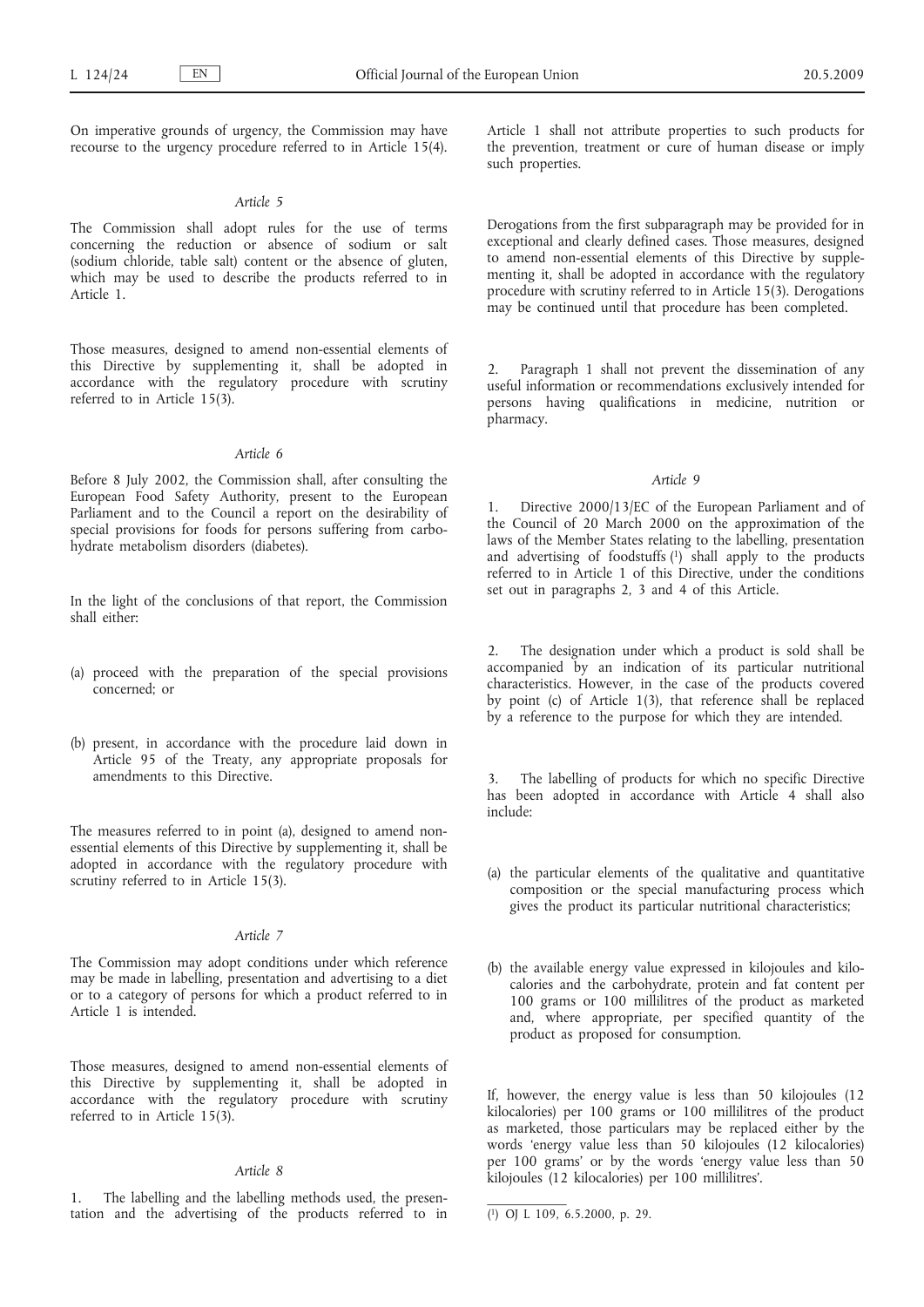4. The particular labelling requirements for those products for which a specific Directive has been adopted shall be laid down in that Directive.

#### *Article 10*

1. The products referred to in Article 1 shall only be allowed on the retail market in pre-packaged form, and the packaging shall completely cover the products.

Member States may permit derogations from paragraph 1 for purposes of the retail trade provided that the product is accompanied by the particulars provided for in Article 9 at the time when it is put on sale.

## *Article 11*

1. To permit efficient official monitoring of foodstuffs intended for a particular nutritional use which do not belong to one of the groups listed in Annex I, the following specific provisions shall apply:

- (a) when a product as referred to above is placed on the market for the first time the manufacturer or, where a product is manufactured in a third State, the importer, shall notify the competent authority of the Member State where the product is being marketed by forwarding it a model of the label used for the product;
- (b) where the same product is subsequently placed on the market in another Member State the manufacturer or, where appropriate, the importer, shall provide the competent authority of that Member State with the same information, together with an indication of the recipient of the first notification;
- (c) where necessary, the competent authority shall be empowered to require the manufacturer or, where appropriate, the importer, to produce the scientific work and the data establishing the product's compliance with Article 1(2) and (3) together with the information provided for in point (a) of Article 9(3). If such work is contained in a readily available publication, a mere reference to this publication shall suffice.

Member States shall communicate to the Commission the identity of the competent authorities within the meaning of paragraph 1 and any other useful information on them.

The Commission shall publish this information in the *Official Journal of the European Union*.

Detailed rules for implementing paragraph 2 may be adopted in accordance with the regulatory procedure referred to in Article 15(2).

4. Every three years, and for the first time before 8 July 2002, the Commission shall send the European Parliament and the Council a report on the implementation of this Article.

## *Article 12*

1. Member States shall not, for reasons related to their composition, manufacturing specifications, presentation or labelling, prohibit or restrict trade in products referred to in Article 1 which comply with this Directive and, where appropriate, with Directives adopted in implementation of this **Directive** 

2. Paragraph 1 shall not affect national provisions which are applicable in the absence of Directives adopted in implementation of this Directive.

## *Article 13*

1. Where a Member State has detailed grounds for establishing that a foodstuff intended for a particular nutritional use which does not belong to one of the groups listed in Annex I does not comply with Article 1(2) and (3) or endangers human health, albeit freely circulating in one or more Member States, that Member State may temporarily suspend or restrict trade in that product within its territory. It shall immediately inform the Commission and the other Member States thereof and give reasons for its decision.

The Commission shall examine, as soon as possible, the grounds adduced by the Member State concerned, shall consult the Member States within the Committee referred to in Article 15(1), and shall then deliver its opinion without delay and take appropriate measures.

3. If the Commission considers that the national measure must be dispensed with or modified, it shall adopt the appropriate measures in accordance with the regulatory procedure referred to in Article 15(2).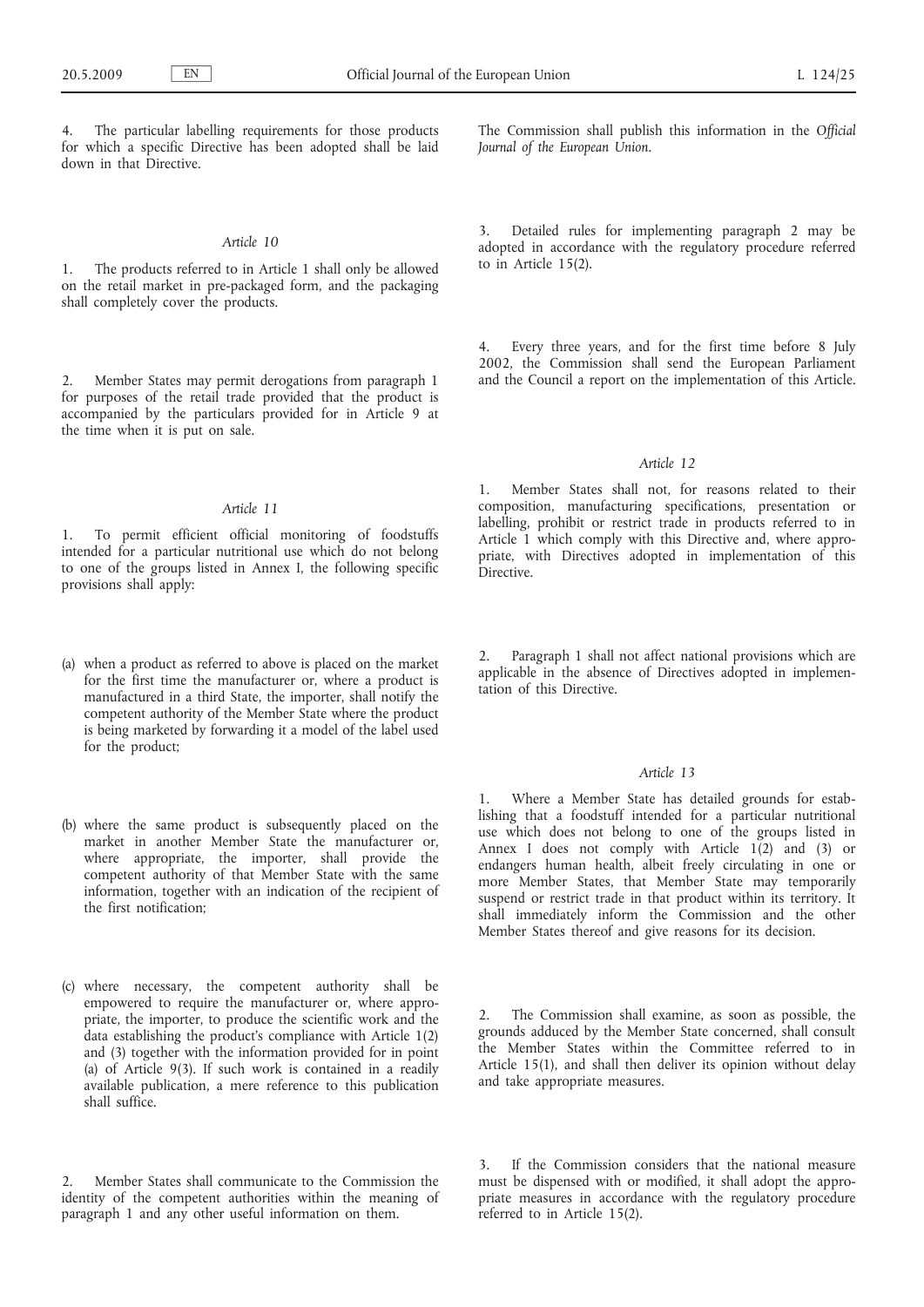#### *Article 14*

1. Where a Member State, as a result of new information or of a reassessment of existing information made since one of the specific Directives was adopted, has detailed grounds for establishing that a foodstuff intended for a particular nutritional use endangers human health although it complies with the relevant specific Directive, that Member State may temporarily suspend or restrict application of the provisions in question within its territory. It shall immediately inform the other Member States and the Commission thereof and give reasons for its decision.

2. The Commission shall examine as soon as possible the grounds adduced by the Member State concerned and shall consult the Member States within the Committee referred to in Article 15(1), and shall then deliver its opinion without delay and take appropriate measures.

3. If the Commission considers that amendments to this Directive or to the specific Directives are necessary in order to remedy the difficulties mentioned in paragraph 1 and to ensure the protection of human health, it shall adopt those amendments.

Those measures, designed to amend non-essential elements of this Directive, shall be adopted in accordance with the regulatory procedure with scrutiny referred to in Article 15(3). On imperative grounds of urgency, the Commission may have recourse to the urgency procedure referred to in Article 15(4).

The Member State which has adopted safeguard measures may in that event retain them until the amendments have been adopted.

## *Article 15*

1. The Commission shall be assisted by the Standing Committee on the Food Chain and Animal Health, set up by Article 58 of Regulation (EC) No 178/2002 of the European Parliament and of the Council (1).

2. Where reference is made to this paragraph, Articles 5 and 7 of Decision 1999/468/EC shall apply, having regard to the provisions of Article 8 thereof.

The period laid down in Article 5(6) of Decision 1999/468/EC shall be set at three months.

3. Where reference is made to this paragraph, Article 5a(1) to (4) and Article 7 of Decision 1999/468/EC shall apply, having regard to the provisions of Article 8 thereof.

Where reference is made to this paragraph, Article 5a(1), (2), (4) and (6) and Article 7 of Decision  $1999/468/EC$  shall apply, having regard to the provisions of Article 8 thereof.

#### *Article 16*

Directive 89/398/EEC, as amended by the acts listed in Annex II, Part A, is repealed, without prejudice to the obligations of the Member States relating to the time limits for transposition into national law and application of the Directives set out in Annex II, Part B.

References made to the repealed Directive shall be construed as references to this Directive and shall be read in accordance with the correlation table in Annex III.

#### *Article 17*

This Directive shall enter into force on the 20th day following its publication in the *Official Journal of the European Union*.

## *Article 18*

This Directive is addressed to the Member States.

Done at Strasbourg, 6 May 2009.

| For the European Parliament | For the Council |
|-----------------------------|-----------------|
| The President               | The President   |
| H.-G. PÖTTERING             | J. KOHOUT       |

<sup>(</sup> 1) Regulation (EC) No 178/2002 of the European Parliament and of the Council of 28 January 2002 laying down the general principles and requirements of food law, establishing the European Food Safety Authority and laying down procedures in matters of food safety (OJ L 31, 1.2.2002, p. 1).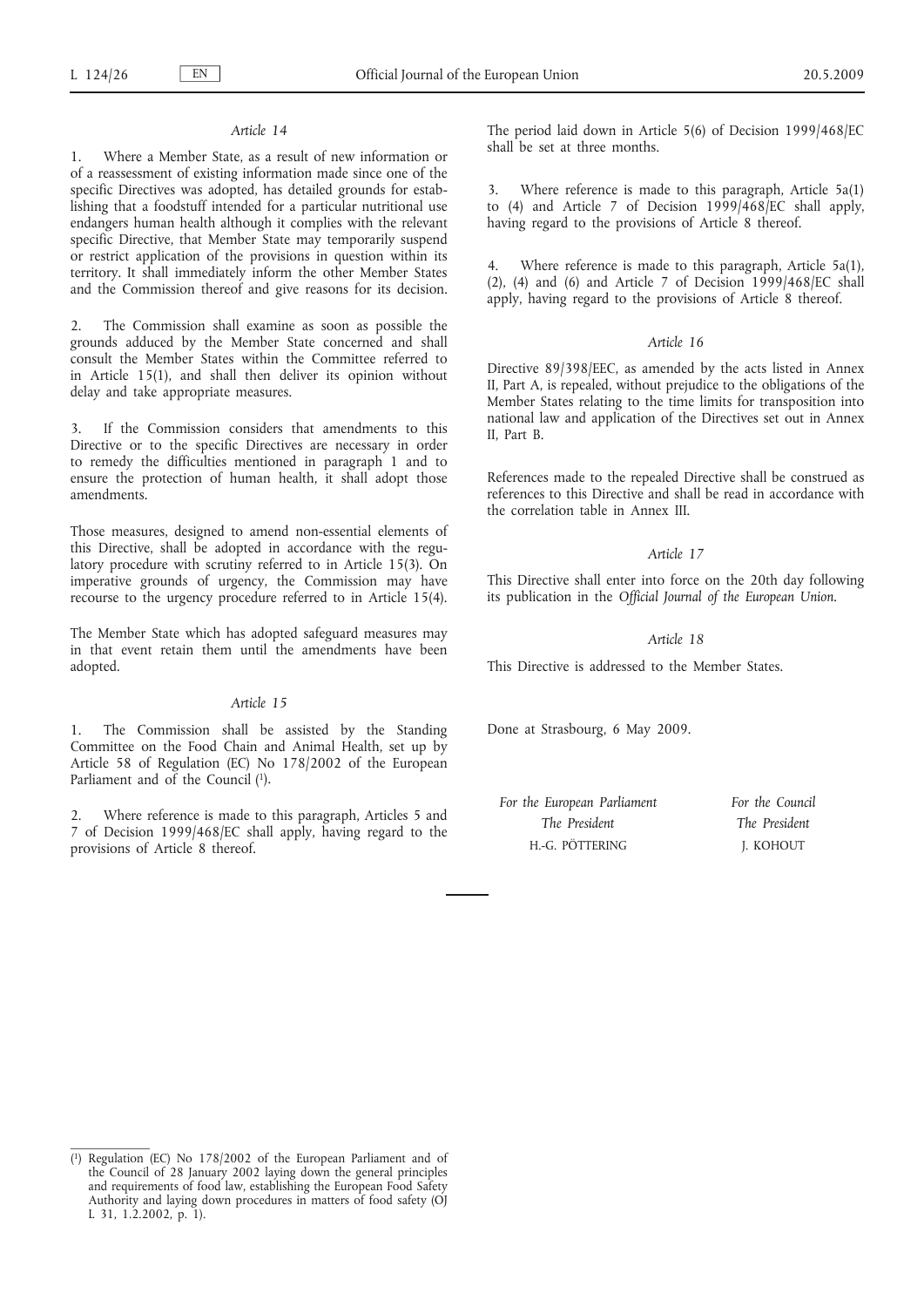## *ANNEX I*

- A. Groups of foodstuffs for particular nutritional uses for which specific provisions will be laid down by specific Directives (1):
	- 1. infant formulae and follow-on formulae;
	- 2. processed cereal-based foods and baby foods for infants and young children;
	- 3. food intended for use in energy-restricted diets for weight reduction;
	- 4. dietary foods for special medical purposes;
	- 5. foods intended to meet the expenditure of intense muscular effort, especially for sportsmen.
- B. Groups of foodstuffs for particular nutritional uses for which specific provisions will be laid down by a specific Directive (1), dependent on the outcome of the procedure described in Article 6:

Foods for persons suffering from carbohydrate metabolism disorders (diabetes).

<sup>(</sup> 1) It is understood that products already on the market when a specific Directive is adopted will not be affected by it.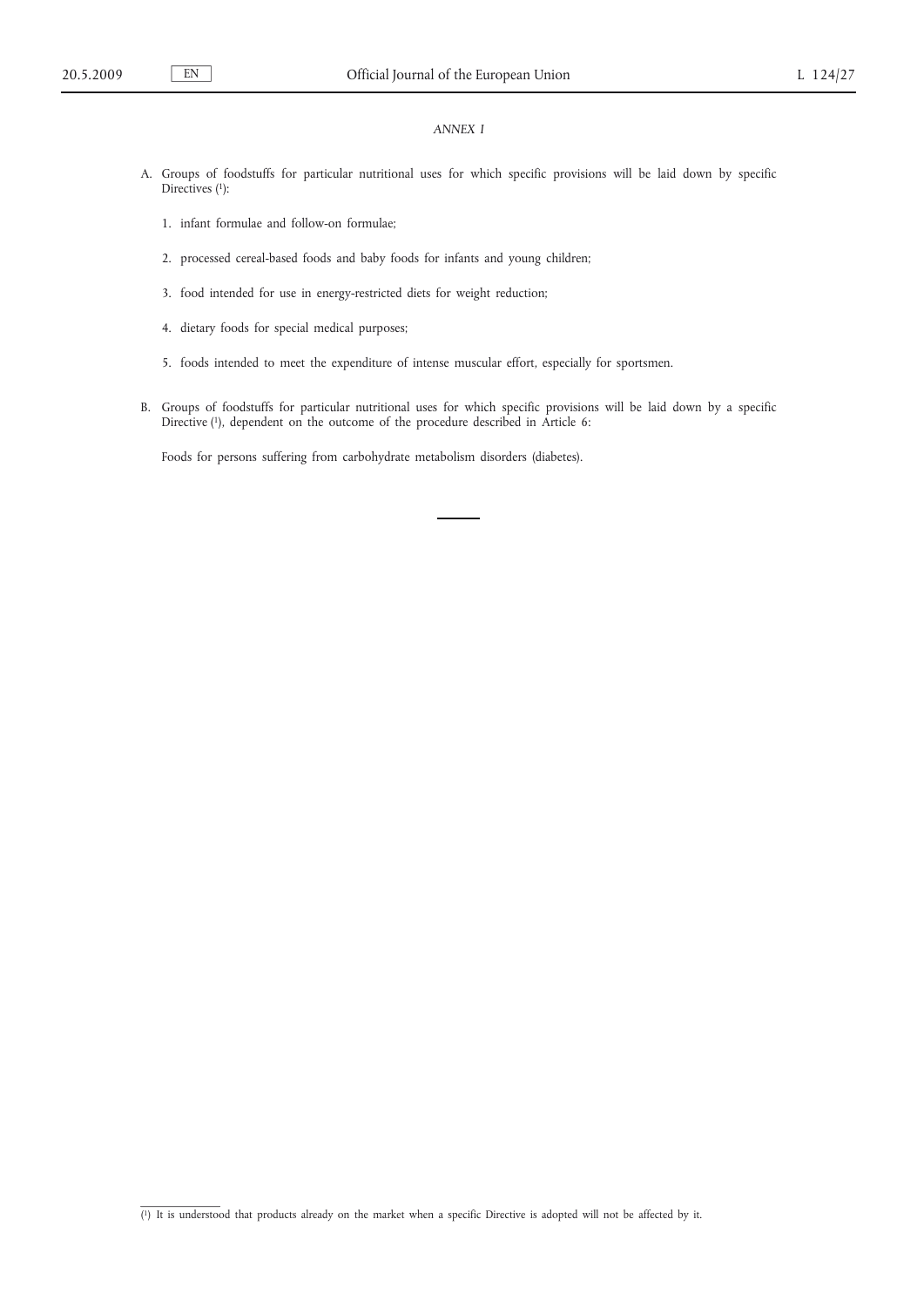## *ANNEX II*

#### PART A

#### **Repealed Directive with list of its successive amendments**

## **(referred to in Article 16)**

Council Directive 89/398/EEC

(OJ L 186, 30.6.1989, p. 27)

Directive 96/84/EC of the European Parliament and of the Council

(OJ L 48, 19.2.1997, p. 20)

Directive 1999/41/EC of the European Parliament and of the Council

(OJ L 172, 8.7.1999, p. 38)

Regulation (EC) No 1882/2003 of the European Parliament and of the Council (OJ L 284, 31.10.2003, p. 1) point 15 of Annex III only

#### PART B

#### **Time limits for transposition into national law and application**

## **(referred to in Article 16)**

| Directive  | Time limits for transposition | Permission of trade in products<br>complying with this Directive | Prohibition of trade in products<br>not complying with this<br>Directive |
|------------|-------------------------------|------------------------------------------------------------------|--------------------------------------------------------------------------|
| 89/398/EEC |                               | 16 May 1990 $(1)$                                                | 16 May 1991 $(1)$                                                        |
| 96/84/EC   | 30 September 1997             |                                                                  |                                                                          |
| 1999/41/EC | 8 July 2000                   | 8 July 2000 ( <sup>2</sup> )                                     | 8 January 2001 $(2)$                                                     |

( 1) In accordance with Article 15 of Directive 89/398/EEC:

'1. Member States shall amend their laws, regulations and administrative provisions in such a way as:

— to permit trade in products complying with this Directive not later than 16 May 1990,

— to prohibit trade in products not complying with this Directive with effect from 16 May 1991.

They shall forthwith inform the Commission thereof.

2. Paragraph 1 shall not affect those national provisions which in the absence of the Directives referred to in Article 4 apply to certain groups of foodstuffs intended for particular nutritional uses.'.

( 2) In accordance with Article 2 of Directive 1999/41/EC:

'Member States shall bring into force the laws, regulations and administrative provisions necessary for them to comply with this Directive not later than 8 July 2000. They shall forthwith inform the Commission thereof.

These measures shall be applied in such a way as to:

— permit trade in products complying with this Directive by 8 July 2000, prohibit trade in products not complying with this Directive by 8 January 2001.

When Member States adopt these measures, they shall contain a reference to this Directive or shall be accompanied by reference on the occasion of their official publication. The methods of making such a reference shall be laid down by the Member States.'.